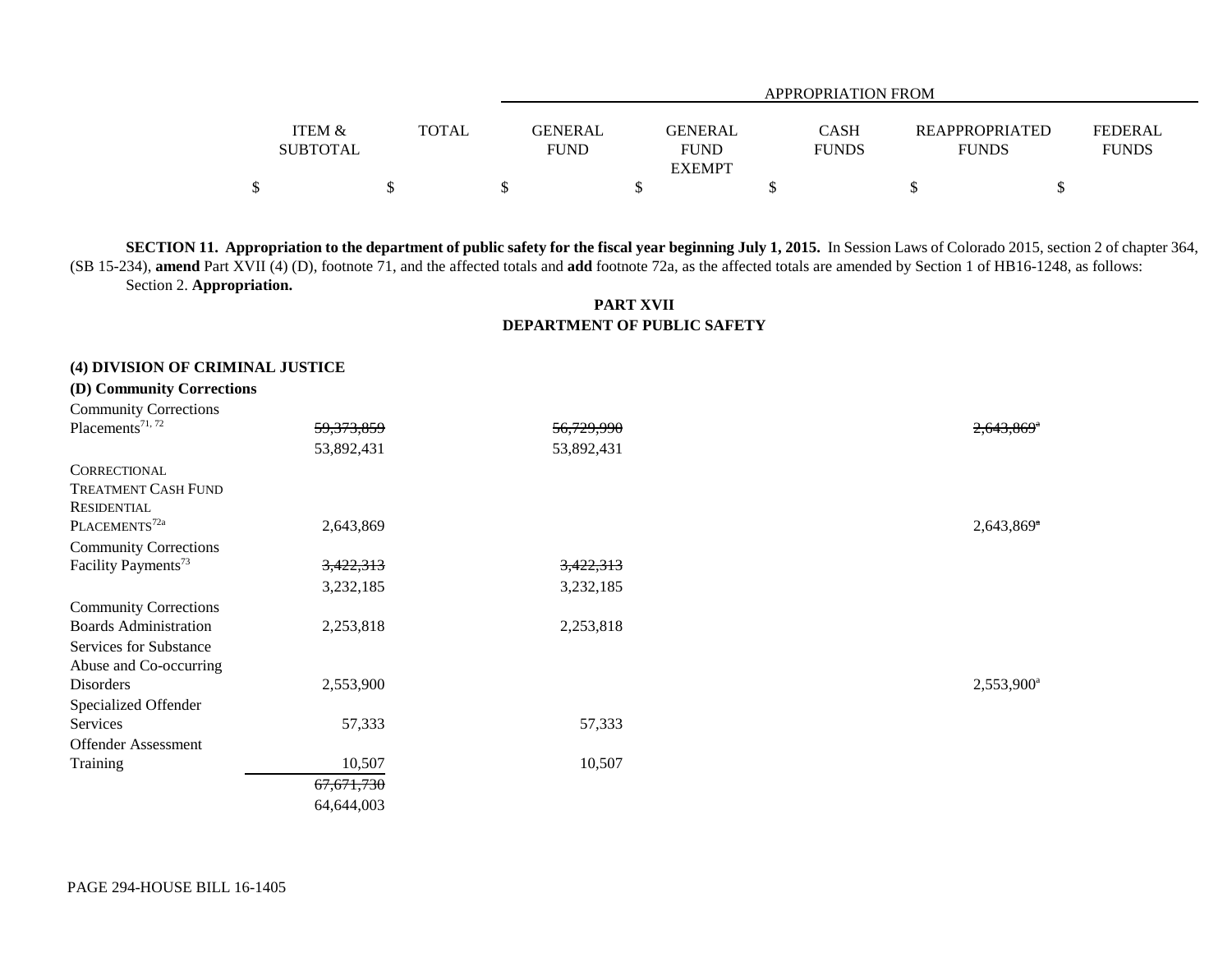|                           |       | APPROPRIATION FROM            |                        |                             |                                       |                                |  |  |
|---------------------------|-------|-------------------------------|------------------------|-----------------------------|---------------------------------------|--------------------------------|--|--|
| ITEM &<br><b>SUBTOTAL</b> | TOTAL | <b>GENERAL</b><br><b>FUND</b> | GENERAL<br><b>FUND</b> | <b>CASH</b><br><b>FUNDS</b> | <b>REAPPROPRIATED</b><br><b>FUNDS</b> | <b>FEDERAL</b><br><b>FUNDS</b> |  |  |
|                           |       |                               | <b>EXEMPT</b>          |                             |                                       |                                |  |  |
|                           |       |                               |                        |                             |                                       |                                |  |  |

<sup>a</sup> These amounts shall be transferred from the Judicial Department, Probation and Related Services, from the Offender Treatment and Services line item appropriation. These amounts originate as General Fund that is appropriated to the Correctional Treatment Cash Fund pursuant to Sections 18-19-103 (3.5) (b), (3.5) (c), and (4) (a), C.R.S.

| <b>TOTALS PART XVII</b> |                          |                          |                  |                 |                       |
|-------------------------|--------------------------|--------------------------|------------------|-----------------|-----------------------|
| (PUBLIC SAFETY)         | <del>\$400,716,626</del> | <del>\$121,119,542</del> | $$185,712,422^a$ | $$34,365,521^b$ | $$59,519,141^{\circ}$ |
|                         | \$397,688,939            | \$118,091,855            |                  |                 |                       |

<sup>a</sup> Of this amount, \$133,921,983 is from the Highway Users Tax Fund pursuant to Section 43-4-201 (3) (a) (I) (C), C.R.S., and \$10,016,631 contains an (I) notation.  $b$  Of this amount, \$3,987,119 contains an (I) notation.

 $\textdegree$  This amount contains an (I) notation.

**FOOTNOTES** -- The following statements are referenced to the numbered footnotes throughout section 2.

71 Department of Public Safety, Division of Criminal Justice, Community Corrections, Community Corrections Placements -- This appropriation assumes the daily rates and average daily caseloads listed in the following table and is based on the following assumptions: the caseload for Diversion Intensive Residential Treatment includes at least 48 condition-of-probation placements; the base rate for standard nonresidential services is a weighted average of the rates for four different levels of service; community corrections providers will collect client fees of up to \$17 per day for residential placements and up to \$3 per day for nonresidential placements; client fees may be partially or fully waived in specialized residential and non-residential programs with the approval of the Division of Criminal Justice; pursuant to its authority to administer and execute contracts under Section 17-27-108, C.R.S., the Division of Criminal Justice will ensure that every reasonable effort is made to achieve such collections; and outpatient therapeutic community programs: (1) will receive the standard non-residential base rate for all offenders in their programs, including Department of Corrections clients; (2) will receive the outpatient therapeutic community base rate for all clients in program phases other than the post graduate phase, including Department of Corrections clients; (3) will not receive the outpatient therapeutic community base rate or the non-residential base rate for probation clients; (4) will collect client fees of up to \$3 per day; and (5) will not receive payment from the Department of Corrections for services covered by the standard non-residential base rate or the outpatient therapeutic community base rate. Of this appropriation, \$1,545,409 is from the savings produced by H.B. 10-1360 pursuant to Section 17-2-103 (11.5), C.R.S., for parolee Intensive Residential Treatment beds and for parolee sex offender beds.